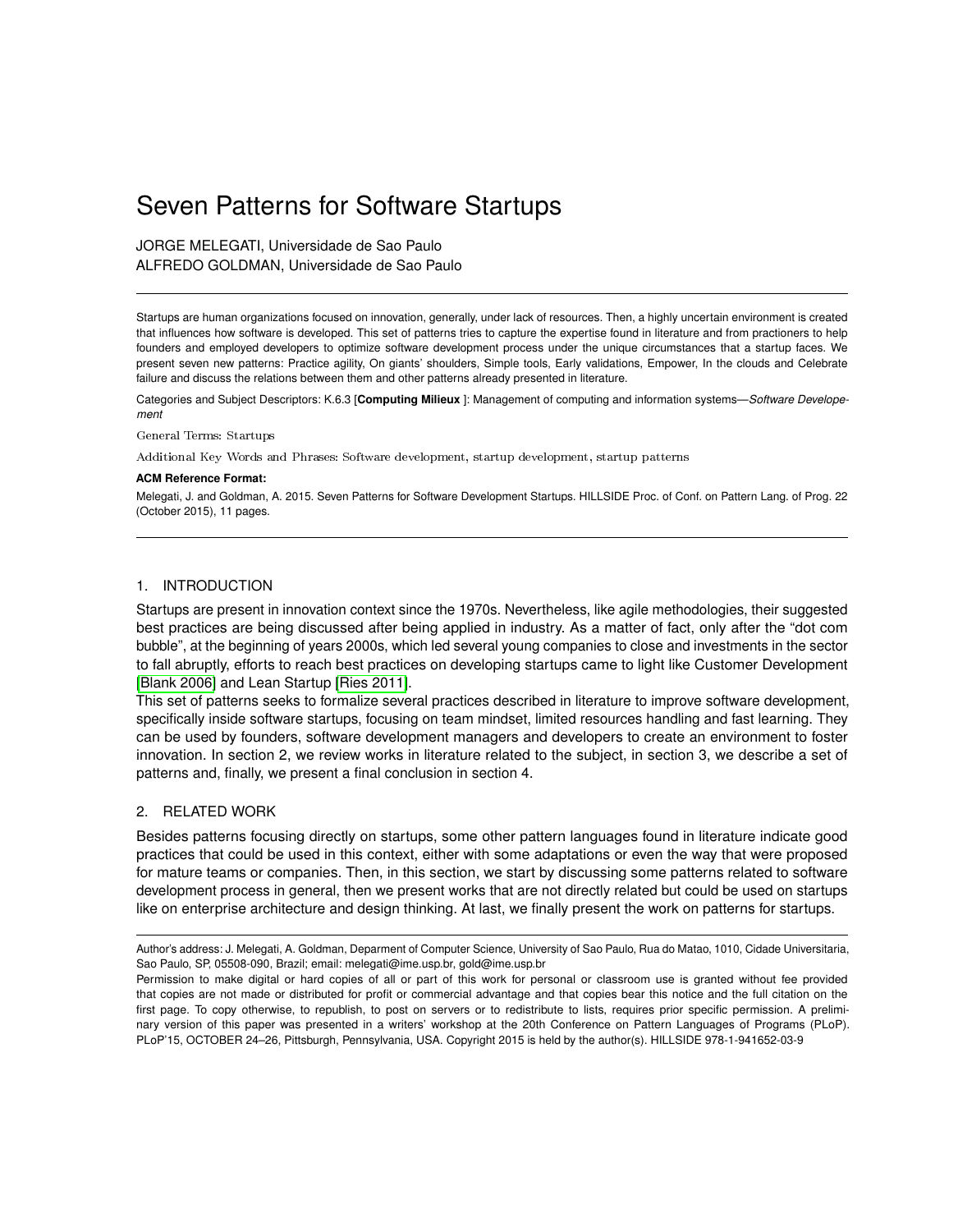Hecksel [\[2004\]](#page-10-2) proposes a set of patterns on software development in general focusing on the following topics: methodology, methodology selection, team composition, management and project management. Several patterns presented could be used for problems in startups, some with minor modifications and others in the same way they are presented. In this set, some represent good advices to startups like *Utilize Tools Over Growth*, *Set Senior Developer Ratio* and *Breadth Over Depth*. Under methodology category, *Utilize Tools Over Growth* gives preference to use productivity tools "when there are low hanging fruits manual tasks that can provide large return on investments if automated". This is especially true in a startup since financial resources to hire are scarce. This pattern could use our *On giants' shoulders* and *Simple Tools* to select their productivity tools. *Set Senior Developer Ratio* foresees a trap that should be avoided. When hiring, startup founders tend to try to save money. Then they search for junior developers, however this pattern tell us to advocate for a minimum rate of 25% of senior developers up to 50%, since, the authors argue, citing Pragmatic Programmer from Dave Thomas, that "adding a Senior Developer to the project team can have up to a 20x productivity contribution to the team compared to adding another inexperienced team member". But too many senior developers is also bad: it will create the "all chiefs no indians" effect where expectations about decision making authority would not be satisfied for all. This pattern is under team composition category. From the same category, we can discuss the *Breadth Over Depth* pattern that advocates hiring team members that understand the "big picture on both project requirements and selected technologies" instead of outstanding developers that only master a single technology. In a startup, this makes total sense since everything, from processes to the software itself, have to be built and help from everyone is very useful. Because of the high uncertain environment, some members could leave the company and, if any of them is the only one who dominate a technology important for the development, the progress will slow down. These last two patterns are closed related to our *Empower* since to empower a team there must be members with higher experience and they should have a bigger picture of the business.

Since startups use more often agile methodologies since they are guided by the product, based on small teams and embrace changes instead of avoiding them [\[Taipale 2010;](#page-10-3) [Coleman and O'Connor 2008\]](#page-10-4), Coplien and Harrison book [\[2004\]](#page-10-5) about organizational patterns for agile software development is an important work and brings several patterns applicable to startups. Some of them are closely related to patterns proposed on this paper: *Early Validations* is an alternative to *Surrogate Customers* but it is inspired by *Build Prototypes*; to employ *Empower* it is important to have a *Community of Trust* and is possible when *Developer controls process*.

Rodin et al. [\[2011\]](#page-10-6) created a pattern language for release and deployment process because, according to the authors, changes in software systems must occur in a controlled and disciplined way. The language would help software delivery be controlled and disciplined in an agile environment. For instance, *Obtain certificate of originality* is essential when using *On giants' shoulders*.

Van Hilst and Fernandez [\[2010\]](#page-10-7) analyze theories behind most used practices in process improvement, among them CMMI, Lean and Agile, extracting a set of patterns to approach the theories that support these methodologies, even if these theories are not well understood yet. The set is composed of five patterns (*Have a Plan*, *Copy What Works or Better Practices*, *Remove Waste or Flow*, *Consider All Factors or System Thinking* and *Incorporating Feedback and Learning*) and four anti-patterns (*And a Miracle Occurs*, *Buy a Silver Bullet*, *All Problems are Nails*, and *Solutions must be General*). Between these, we can highlight *Remove Waste* and *Incorporate Feedback and Learning* that are closed related to our *Pratice Agility*, *Early Validations* and *Failure can be a good thing*.

The next two works have no close relation with ours but they could have important lessons to software startups. Ernst [\[Ernst 2008\]](#page-10-8) uses patterns approach to discuss the enterprise architecture problem (EA) that aim to align information technology area with company's business. This is very important for startups since both areas development are done simultaneously and, many times, they are still building a new market. Rikner and West [\[2010\]](#page-10-9) argue that developers are designers since "they design everything from user interface to program architectures to algorithms" and, besides that, receive little education on design discipline so, a set of patterns that represent designers way of thinking, called design thinking, is presented.

Finally, some works on patterns focus on *startups*. Hokkanen and Leppanen [\[2015\]](#page-10-10) propose patterns that validate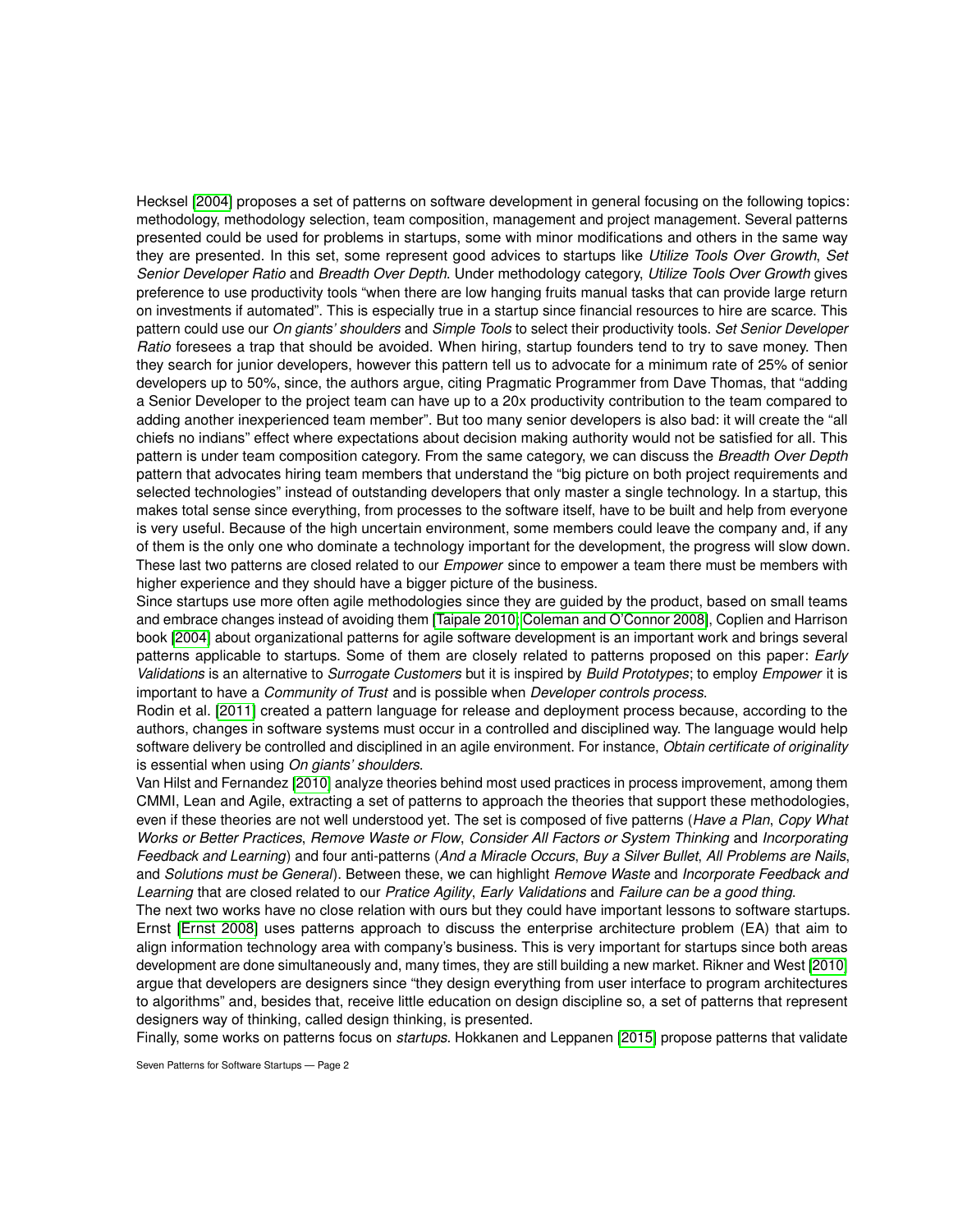your hypothesis though user involvement. They should be used when doing *Early Validations*. Eloranta [\[2014\]](#page-10-11) tackled the same problem that we are discussing, patterns for software startups. Although on the same subject, patterns identified are different from our work. For the patterns he already identified, *Develop only what is needed now* is important when doing *Early Validations*.

## 3. PATTERNS

Figure [1](#page-3-0) summarizes relations between patterns described in this paper. It also describes how these patterns connects to those found on literature. When you decide to create a startup company, generally, you have a product in mind. For a startup, its products or service represents an innovation: a new product, service, a product already established in a new market, a new technology or etc. But product acceptance uncertainty also represent a threat to company: you do not know if consumers (people or companies) will be interested in paying for it. You could spend a lot of time and money to build something that will not be what your market needs. In this scenario, it is better to use *Early Validations* and test your hypothesis about your potential market. Then, you will have highly changing environment: your hypothesis could be wrong and you must change your product development very fast. So, it is better to *Practice Agility* than to use traditional software development methodologies. To *Practice Agility*, it is better to *Empower* and it also facilitates *Early Validations* since more people will be able to do it. Besides that, through *Early Validations*, several hypothesis could be found to be false and a demotivating environment could be formed. So, it is important to remember that *Failure can be a good thing*.

You still do not know what to do, you are testing your hypothesis but there are already other companies building similar products. Besides that, you have to build, test and learn fast because you might be running out of money and your team is getting frustrated since your product is not getting traction. To gain speed, you cannot reinvent the wheel but build *on giants' shoulders*, that is, use already developed technologies and frameworks. You should also use infrastructure and/or supporting tools *In the clouds* what will free resources to build what it really matters to your company. You should also prefer *Simple Tools* to gain speed. The use of these three patterns will speed up your startup but it will represent dependency on others, like libraries and frameworks communities and cloud vendors.

## 3.1 Early Validations

*Context.* Before the "dot-com bubble" burst, the development of a startup followed a traditional project development process: find a problem, project a solution, build it and launch your product [\[Blank 2006\]](#page-10-0). This whole cycle could take years to be completed and, finally, get a real user feedback and any revenue. This approach was very criticized [\[Blank 2006\]](#page-10-0) by not detecting what the user really wanted, that is, the company spent money and time building something that nobody wanted. Since then, several methodologies have risen, like Customer Development [\[Blank 2006\]](#page-10-0), Lean Startup [\[Ries 2011\]](#page-10-1) and Design Thinkign [\[Leavy 2010\]](#page-10-12), that focus on user feedback and fast iterations.

*Problem.* Startups build brand-new products for incipient (in some cases, nonexistent) markets and they do not know exactly what to do or if what they are building is what the user is expecting. Technology related questions also emerge: which programming language should be used, which framework, which library?

*Forces.* In this innovative and competitive scenario, there is rush to build the company product and the startup development team could be using emergent technologies which they are not familiar with. They do not know if it is the best suit for their needs either. Wrong technology decisions can also create frustration on the team by the effect of wasting time on unnecessary features.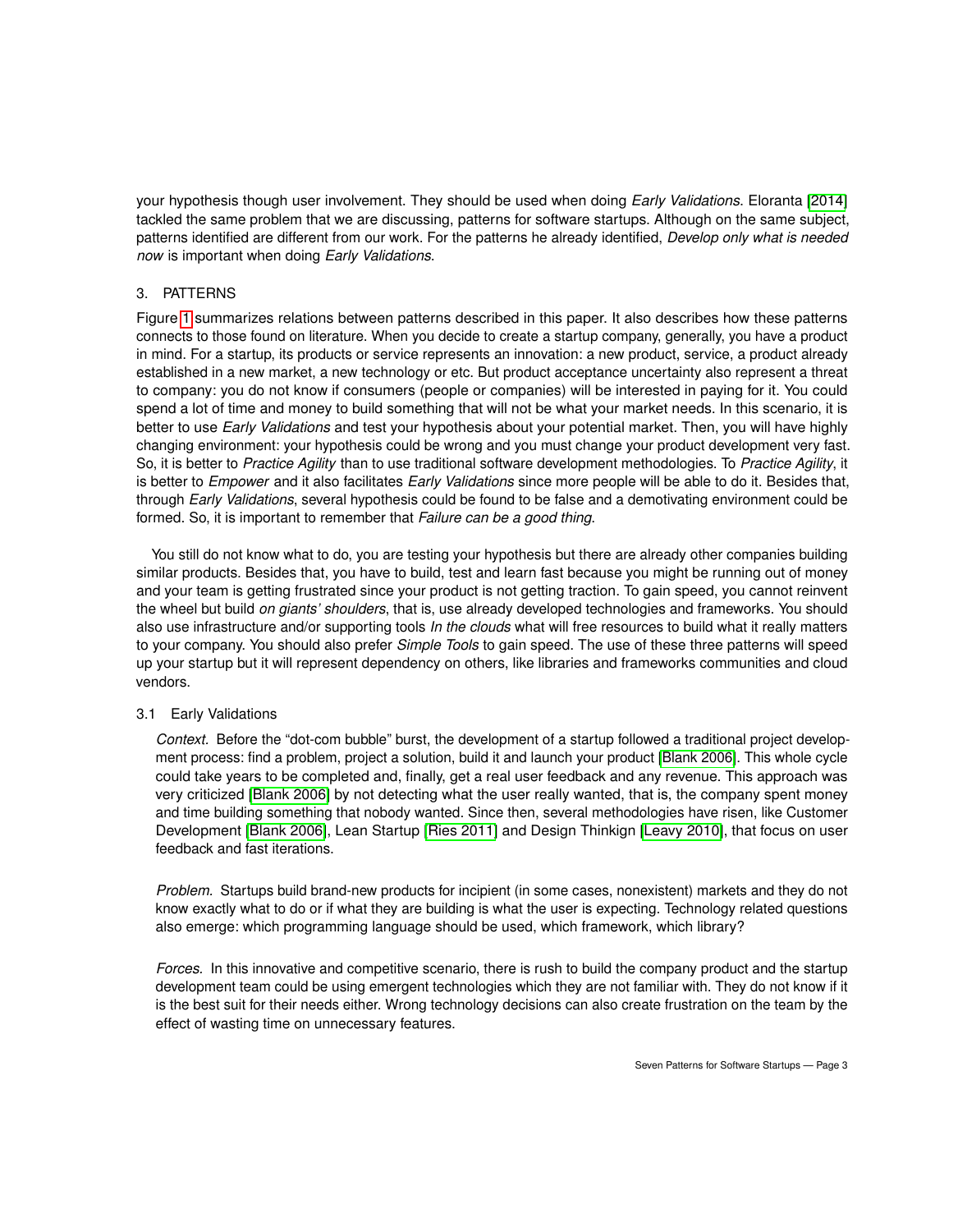

<span id="page-3-0"></span>Fig. 1. Relation between patterns

*Solution.* Every assumption even one that seems obvious should be confirmed. Take your assumption as a hypothesis and develop an experiment that allow to test it. The experiment planning must include metrics to evaluate your hypothesis and it also try to isolate other variables that can influence the result. At the end of the experiment, you should be able to validate or reject your initial hypothesis and take actions based on your acquired knowledge. Your experiment could be a prototype or a Minimum Viable Product ([\[Ries 2011\]](#page-10-1)) for product related hypothesis or a side project for technology related hypothesis.

*Consequences.* Testing your assumptions early prevents your company from wasting a lot of time and money on something that will not be used by your user or will not bring other customers or a technology that is not well suited for the company needs. Instead of it, a little effort is spent to *test* something. But experiments should be planned with criterion. A not well design experiment could lead to wrong conclusions that can take to waste of time and money or to lose a business opportunity.

*Known Uses.* This pattern could be used in different areas of a startup like pointed out by Ries in his book Lean Startup [\[Ries 2011\]](#page-10-1). Besides using it to test hypothesis in what the startup product should be, an approach already described by Blank [\[2006\]](#page-10-0), he extends this experimentation view to marketing and business areas of a startups.

*Related patterns. Early Validations* leads to several changes of software requirements and this is easier to handle when practice agilily (*Practice Agility*). This pattern can be seen as an alternative to Coplien and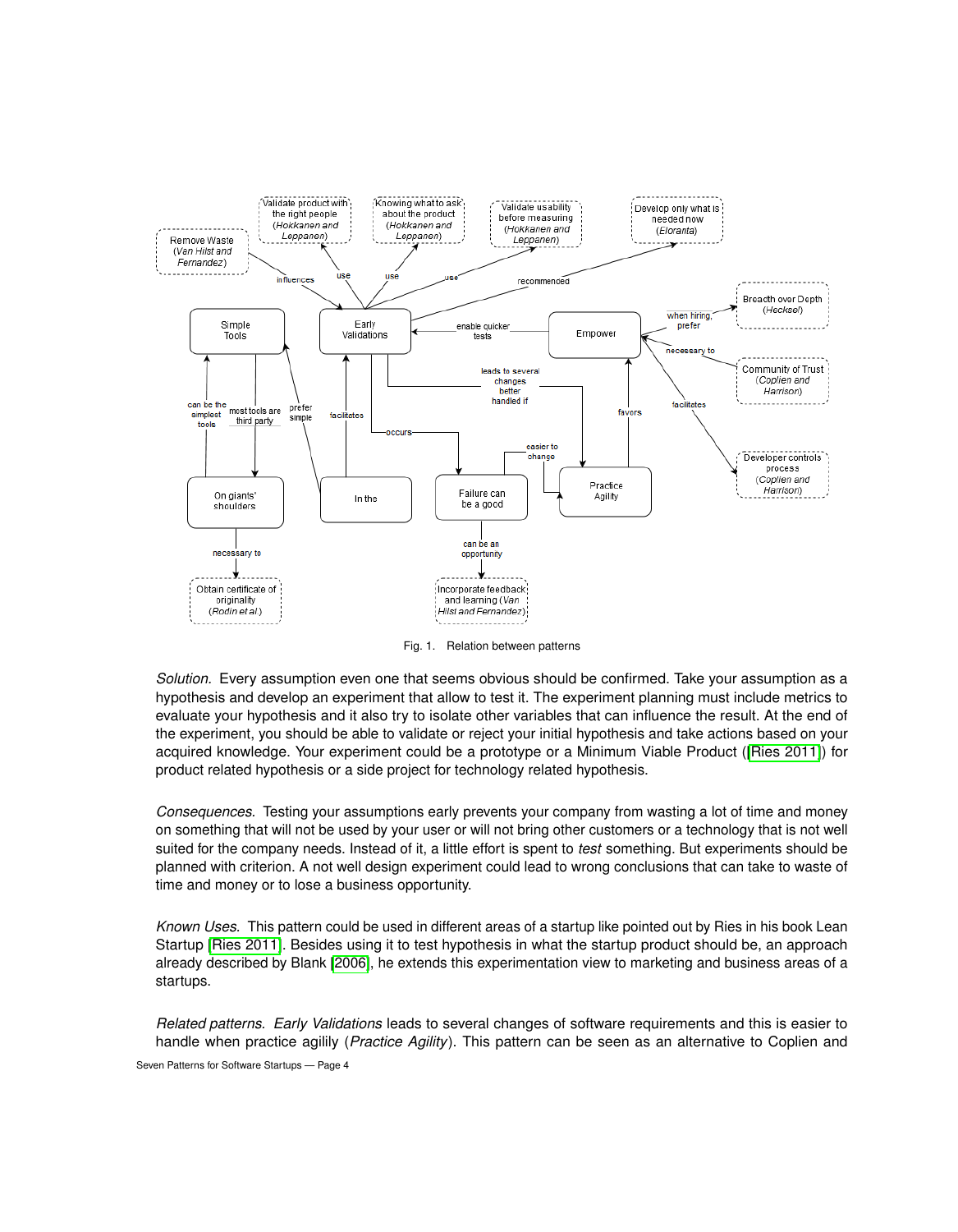Harrison's *Surrogate Customer* since they address the same problem: lack of customer presence but *Early Validations* seems to be a better option since a team member will hardly know what the user really wants (Ries [\[2011\]](#page-10-1) presents good examples about it). Nevertheless, another pattern proposed on the same work was *Build Prototypes* and *Early Validations* has the same core but focus on hypothesis.

## 3.2 Practice agility

*Context.* During product development in your startup, you will have several points that you are not sure if what you are building is not the right thing. Then, you have to verify your hypothesis through *Early Validations*. As a result, you could change what is being built. In this context, since requirements change rapidly, traditional software development techniques are not adequate.

*Problem.* Traditional software development methodologies like waterfall are based on long planning and designing phases. That could slow down customer feedback or the response to a plan change. Besides that, it takes a longer time to get customer feedback to make *Early Validations*. For a startup to have an organized software development, it will need a methodology that supports change instead of avoiding it.

### *Forces.* The following forces are present:

- —A startup, by being in an innovative and uncertain environment, will have several changes during its product development, that is, software requirements will be volatile;
- —the team must respond quickly to cope with customers expectations and competitors;
- —several startups have inexperienced teams, so it could be tempting to not follow any methodologies nor principle and just do what each member wants.

*Solution.* Develop an agile mindset within your company, use agile practices. Agile methodologies, like XP, Scrum, Crystal and others, emerged from the criticism over traditional software management methodologies. As stated by Highsmith and Cockburn [\[2001\]](#page-10-13), "agility, ultimately, is about creating and responding to change". In 2001, a group of authors of these new methodologies and others important figures in the area got together and wrote the Agile Manifesto [\[Beck et al. 2001\]](#page-10-14), based on the following principles:

- Individuals and interactions over processes and tools: cumbersome processes and tools could slow down responses to changes, prefer improve interactions between members and teams to favor creativity and speed.
- Working software over comprehensive documentation: through working software, your startup will be trusted by stakeholders like customers and investors (that is very important to a young company) and a cumbersome documentation will not bring this and will slow down software development. Prefer a lighter documentation covering only architecture and software major points.
- Customer collaboration over contract negotiation: for a software startup, most of the time, customer collaboration is made through the analysis of software use but it can also use interviews or surveys.
- Responding to change over following a plan: this point is totally true in a startup environment since the plan is changing all the time and responsiveness is very important.

Software development startups, generally, are subject to product changes and these should be implemented quickly, so agile practices should be used, except when specific conditions related to certification processes are required like in pharmaceutical or defense markets.

*Consequences.* Through agile methodologies your company will have a better response time to changes in your market or other environmental changes. It should be avoided to take agile as another process that should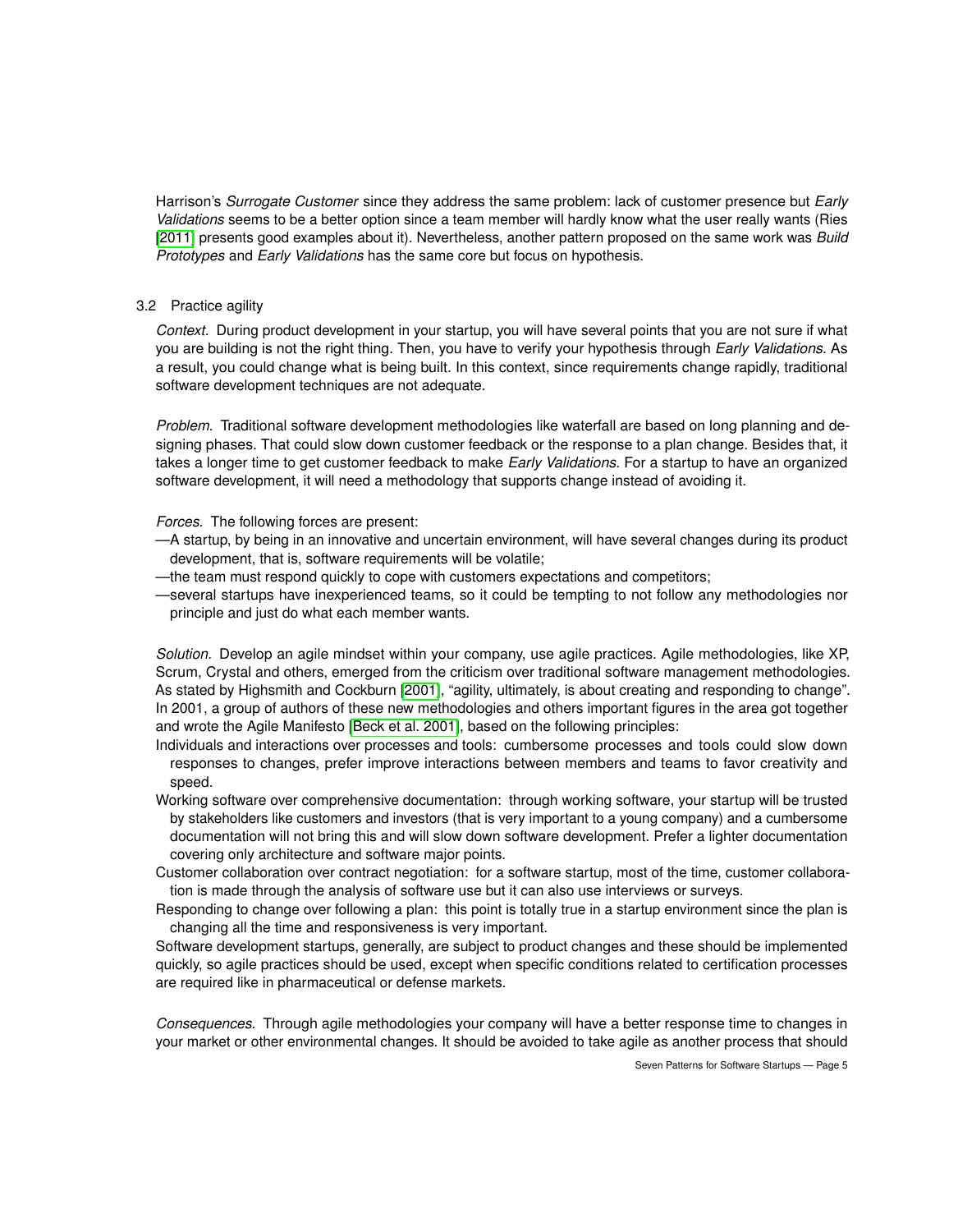be followed strictly what could remove its advantages. For instance, if a two-week sprint is used and on the second day it is discovered that what is being built is not the right thing, everything should be stopped to rethink the strategy. The internal communication improvement could create a consensus environment taking to a false sensation of doing the right thing even without checking the user wills.

*Known Uses.* Da Silva et al. [\[2005\]](#page-10-15) reports the adoption of XP in a brazilian *startup*. The author concludes that "XP helped [them] adapt quickly to the constant changes in the economic reality of a developing country". Ambler [\[2002\]](#page-10-16) uses the agile mindset to propose a new way to model an architecture based on his work in two startups. The first author is a software developer in a brazilian software startup and his team implement several agile practices like, for instance, fixed length sprints and collective code ownership. As a result, the team has a good responsiveness to change and a very low software downtime besides being small.

*Related patterns.* This pattern makes easier to change development directions caused by *Early Validations*. In an agile context, *Empower* is favored and more team members will think about business issues.

## 3.3 On giants' shoulders

*Context.* Startups build brand-new products disrupting some market or creating new ones. Generally, to develop all necessary software for the product (and tools needed to assist company operations) from scratch will be an unfeasible task.

*Problem.* Startups need software solutions, that support their software development, such as libraries and frameworks, of good quality and support and do not have human resources to develop them in-house either. These software resources should be easily and quickly obtained to not slow down the product development and, most of the times, it should run on several platforms to make wider the target audience.

*Forces.* Startups should make products of good quality to win the market which is composed of demanding clients expecting new products very often without flaws and available in the platform they have. Meanwhile, startups struggle to survive under lack of resources.

*Solution.* Startups should use libraries or other third party software to build their project so their development team can focus on what is important: build something to learn. It must be avoided the culture of reinventing the wheel. Open source solutions are good options since they can be obtained within few clicks, without bureaucracy, without initial monetary investment and, if well chosen, can have very good support through active communities. Although lack of resources could repel it, maybe spend some money for some library or tool already built, could be an wiser choice than build it in-house. Generally, startups use several thirdy party software, specially open source, but in some cases, caution is advised. Areas extremely sensible to flaws like health related could have strict restrictions about code (maybe some kind of certification is needed). When using open source, another concern would be licensing: some projects have strict licenses that prevent its code from use on a commercial license, this does not prevent the use of binary forms, although.

*Consequences.* Using third party solutions wisely will decrease your company time-to-market and the time to run a build-learn-measure cycle. But your company will be vulnerable to some risks: the development of a software can be discontinued or changed in a such way that would not be useful. In these cases, if it is very tied to the product core, it could lead to a slow down on your own company or even prevent something from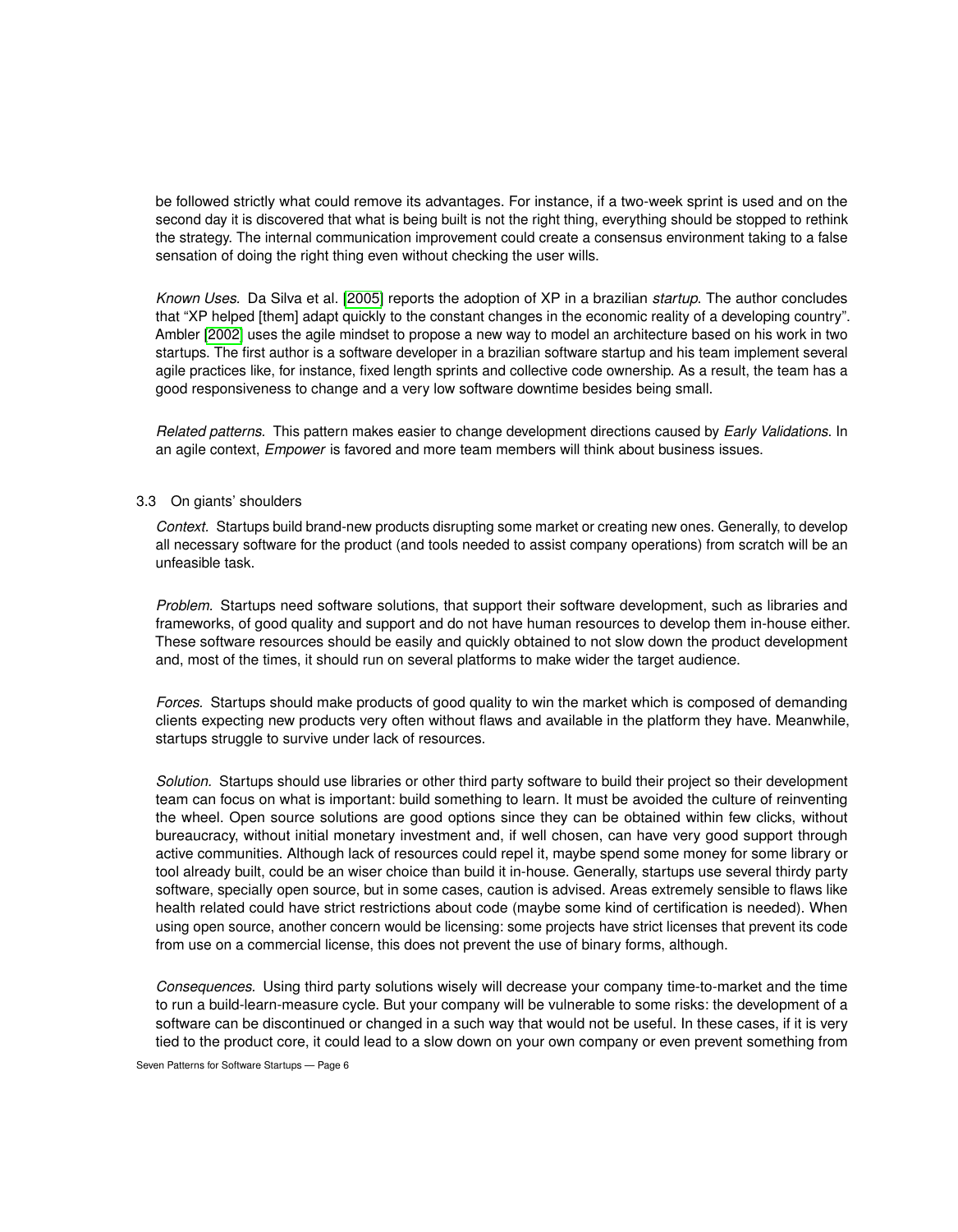working. So, choose carefully where you should use third party tools/libraries and their providers.

*Known Uses.* Wall [\[2001\]](#page-10-17) tells how open source software was used to handle low budget for his company, Yozons, which product would be a process for incorporating public-key cryptography into any document. Since the money to build the product would come from the founders, the so-called "bootstrapping", they did not have money to buy commercial tools. They used open source solutions through all their software stack: operating system, database system management and web server. Although his initial intent was to save money, Wall recognizes how good the solutions were: "open source solutions may be more than adequate and often run better than their commercial counterparts". He also concludes that these solutions have excellent support networks that can help when something goes wrong. Wood [\[2005\]](#page-10-18) presents the use of open source on a company he helped to craete. Besides using it, they decided to release some of its product as open source. The product is described as "for the enterprise middleware market" that implemented some standards of the World Wide Web Consortium (W3C). The project part related to these standards were released as open source and the company was also involved and standards discussions. All this made the company famous and made it a natural market leader.

*Related patterns.* Sometimes, *Simple tools* are the best options when choosing third party solutions. It is important to be careful and *Obtain certificate of originality* to prevent license problems.

## 3.4 Simple tools

*Context.* Startups live with lack of resources, human and financial, then tools used for process management and the software development itself (e.g., CASE tools), cannot be complex as in consolidated companies because they demand more investment and time to implement.

*Problem.* Lack of human and financial resources and time prevent a startup to use complex tools that could leverage their development productivity.

*Forces.* Startups have to respond quickly to changes in their market and must use their resources the most optimized way, this lack of resources discourages the use complex productivity tools. Nevertheless, more elaborated tools could leverage team productivity and could free resources to develop other functions.

*Solution.* Prefer simple tools for both process management and internal communication, like white boards, cards and general use instant messaging software, and for software development like simple software environments over more complex tools (for instance, CASE tools). But, always appraise if a more complex tool could leverage your team efficiency without committing a major part of your budget.

*Consequences.* With simpler tools, less time will be used for training or learning how to use something, then more time will be left to focus on what is important: learn about the market and build the product. In the long run, simple tools may be changed because they will not be able to handle more complex processes and/or requirements what could take some time to implement.

*Known Uses.* Ambler [\[2002\]](#page-10-16) cite a *startup* company that he worked with that used white-boards on modelling sessions what make them "achieve the benefits of modeling without incurring the costs of writing and maintaining cumbersome documentation".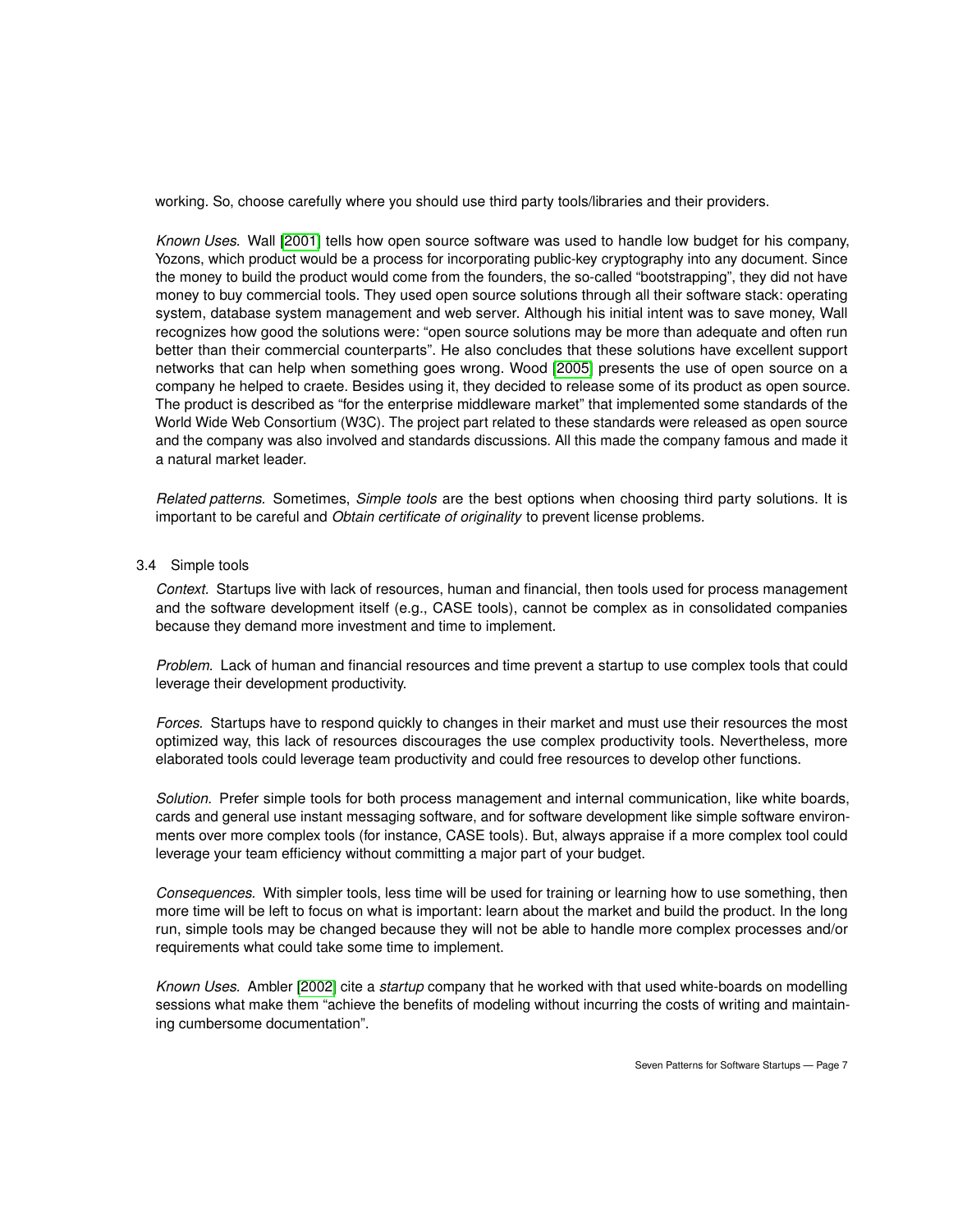*Related patterns. On giants' shoulders*: several tools used by startups are thirdy party.

## 3.5 Empower

*Context.* Startups are, generally, inserted in a highly uncertain environment where requirements could change very fast. Respose time is intrinsically related to how decisions are made inside the organization and how these are implemented. In the meantime, these companies generally contract younger professionals since they represent lower cost and could adapt easier to a high demand but casual environment but they have less experience.

*Problem.* Modifications on products and/or strategies are often necessary and these modifications should be done quickly. A traditional hierarchy which separates managers who take decisions from employees who implement them could lead to high response times to those changes. Besides that, if more people have autonomy to create, run, analyze experiments without managers approval, more *Early Validations* can be done.

*Forces.* The application of this pattern should balance two forces: startups should empower their team members to respond quicker to market changes since, with more power and less bureaucracy, they can do more by themselves, taking decisions and, in last instance, learning. Nevertheless, given the lack of experience, some important errors could happen like inappropriate actions. This could be minimized by a careful team members selection focusing on finding "talents".

*Solution.* Cut bureaucracy and empower team members. They could be able to take some decisions by their own, leveraging company responsiveness. Besides that, this culture creates a better work environment increasing productivity and quality.

*Consequences.* More independent team members creates a better atmosphere in the company and people work better in this environment but, if not well implemented, could lead to problems. A lack of understanding about what motivate this culture could take people to do what they want to, instead of what should be done, threatening the whole company. Besides that, when not so interesting things must be done, some members could feel demotivated.

*Known Uses.* May [\[2012\]](#page-10-19) describes lessons learned by her while developing a mobile app called Minidates inside a *startup*. One of the practices to optimize a team, she enforced that "must be able to trust each of your team members to do his/her job fully, completely, very well and independently".

*Related patterns.* This pattern enables quicker tests for *Early validations* and it is favored by the use of *Practice agility*. Again, we can relate this to patterns of Coplien and Harrison: it is necessary a *Community of Trust* and the *Developer controls process* as the authors stated: "successful organizations work in a organic way with a minimum of centralized control."

# 3.6 In the clouds

*Context.* The emergence of solutions to outsource technology infrastructure, also known as "cloud computing", where is possible, for instance, to run servers with few clicks, store as much data as you want and pay proportionally to your use, made the effort to build a company technology infrastructure decrease and, also, its cost.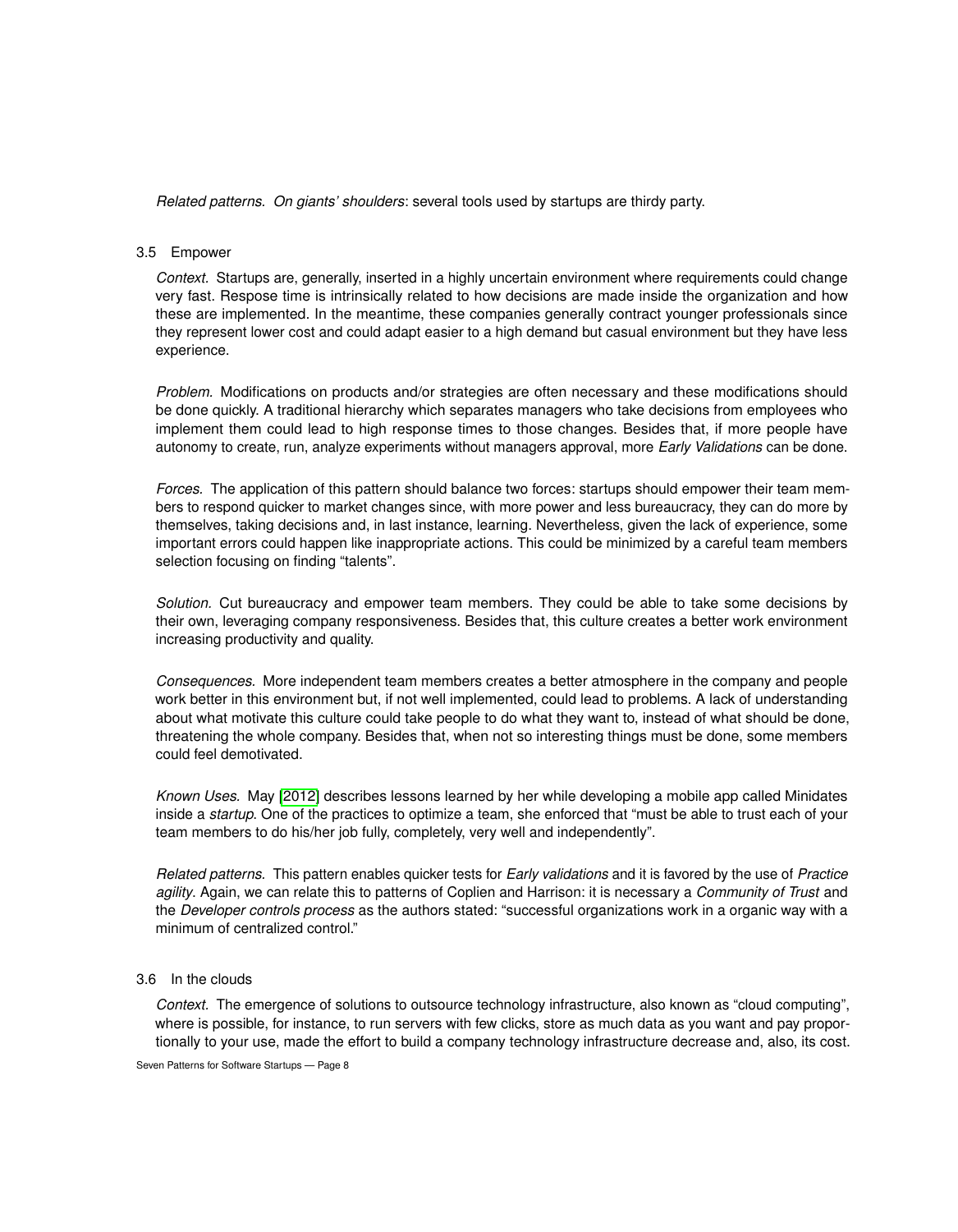In this category, we can cite:

*IaaS (Infrastructure as a Service).* Vendors that provide infrastructure (servers, data storage).

*PaaS (Platform as a Service).* A service that handle all infrastructure to run determined application. The common example is a solution that you can upload your code for a web site and the solution will create all necessary servers to run it and will handle increases on traffic, creating more servers if necessary, for example.

*SaaS (Software as a Service).* Instead of acquiring licenses and installing them on your own servers, softwares are provided through web. For instance, code repositories or business inteligence tools.

*Problem.* Most of software development startups depends on infrastructure or other information technology tools to build or distribute their product: run highly available web servers, store a lot of data and keep its backup, retain its code history, etc. But building an in-house computing center is expensive and complex, demanding people and expertise to handle common problems like backup, failing machines, etc.

*Forces.* Cloud computing is an opportunity to accelerate company creation and to save resources (again, human and financial). It also facilitates scale your company as changing size, for instance, of a machine, is as easy as a click. But it could be not a good solution for other stakeholders. For example, startups operating, or whose clients operate, on information sensitive markets like pharmaceuticals or biotechnology could prefer have control of data. Even investors could not feel safe having market sensitive information in the cloud. A possible minimization of this threat should be a careful vendor selection, that is, prefer well-known vendors with good reputation.

*Solution.* Do not spend time and money building your own technology infrastructure. Take advantage of cloud services as much as you can from compute to store data eliminating the overhead of managing this company area.

*Consequences.* Using cloud solutions, your startup will be able to build faster and, then, learn faster. But as you grow, you can be tied to a vendor and have some limitations because of this vendor's solution capabilities. For instance, you may need some solution or a customization not available. Besides that, when your business get bigger, you can end with huge bills that would be smaller if you had your own infrastructure.

*Known Uses.* This pattern could be applied for any startup that needs some kind of information technology infrastructure since high dependent on servers like internet web sites to companies using IT only to support some kind of activity like code repository for a mobile app or even accounting software.

*Related patterns.* When choosing a vendor to implement this pattern, one must remember to use *Simple tools*, that is, vendors that have easier-to-use interfaces should be favored. The cost and easy-to-use of these tools also facilitate experiments for *Early Validations*.

#### 3.7 Failure can be a good thing

*Context.* Startups develop new products with low resources and, usually, with not experienced teams. They do not know a lot about several areas of the company from business to technology. Using *Early Validations* could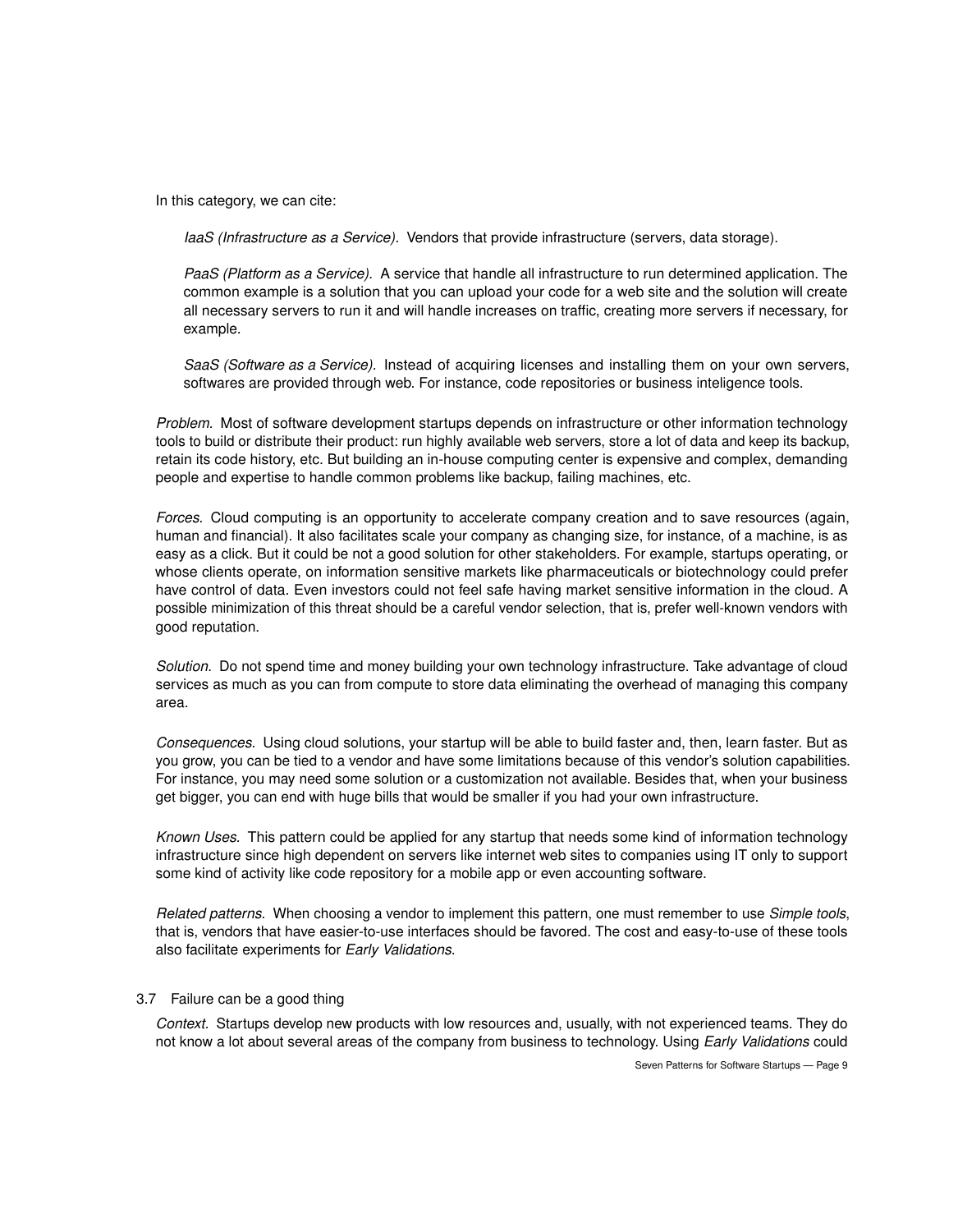try to solve this problem but leads to a lot of "perceived failures", that is, still part of the process, a hypothesis proven wrong could demotivate people involved or even the whole team. Besides that, as stated in literature, most of startups fail [\[Blank 2006;](#page-10-0) [Ries 2011;](#page-10-1) [Paternoster et al. 2014\]](#page-10-20).

*Problem.* In the context of uncertainty and inexperience, errors are common and failure is almost certain. How to cope with these failures, not lose faith and continue building a company?

*Forces.* Failures are an important mean to reach the learning goal of a startup but they could lead to demotivation issues in the team and also others stakeholders like consumers and investors.

*Solution.* Take failures naturally and use them to learn more about the business, the product or the technology. Try to understand why others startups failed and how to not make the same mistakes again. This point is well explored by Cotterill [\[2011\]](#page-10-21). Sometimes, a radical change of what the company is building is necessary, this is called a pivot by Ries [\[2011\]](#page-10-1).

*Consequences.* Having this mindset, your team will be more resilient to failure, recovering faster what it is very important to make the necesssary adjustments to keep the business going. But precaution is advisable: people can get used too much with failures and not try to learn anymore from them. Without learning, not enough changes are made towards a better fit to the market.

*Known Uses.* Ries [\[2011\]](#page-10-1) tells the story about his company IMVU. In the beginning, they created a product to handle several instant messages networks in only one software. After releasing it and not getting the expected number of users, they performed an experiment and realized that this was not what the users wanted. Users, actually, liked to have several instant messages software to split their social relations. This, definitely, was a failure. But this showed more insights about their target users and helped them to come up with their final product: a kind of game that emulates a parallel world where users control their own characters.

*Related patterns.* Failures are inherent when using *Early Validations* and when using *Practice agility* it is easier to change directions needed to handle these failures. It is a way to *Incorporate feedback and learning*.

## 4. CONCLUSION

A list of known patterns for startups that develop software was presented. In the case of *Early Validations*, the use of already know techniques of hypothesis test on startups was brought to technology related problems like choosing a programming language. The patterns *Practice Agility*, *Open source solutions* and *Simple Tools* emerged from literature research. *Empower* and *Celebrate Failure*, like *Early Validations*, were inspired by agile methodologies (related to *Practice Agility*) and well known methodologies of startup development like Customer Development [\[Blank 2006\]](#page-10-0) and Lean Startup [\[Ries 2011\]](#page-10-1). Finally, this set was not intended to fulfil the wide range of problems related to creating a new company but aims to foster the discussion that, in a future work, can lead to a broader pattern language to guide entrepreneurs.

#### ACKNOWLEDGMENT

First of all, we would like to thank Michael Weiss for being our shepherd and helping us to give us a direction on this paper. A first version of this paper was presented at Writing Group of 10th Latin American Conference on Pattern Language of Programs (SugarLoafPLoP 2014). The authors would like to thank the participants of the